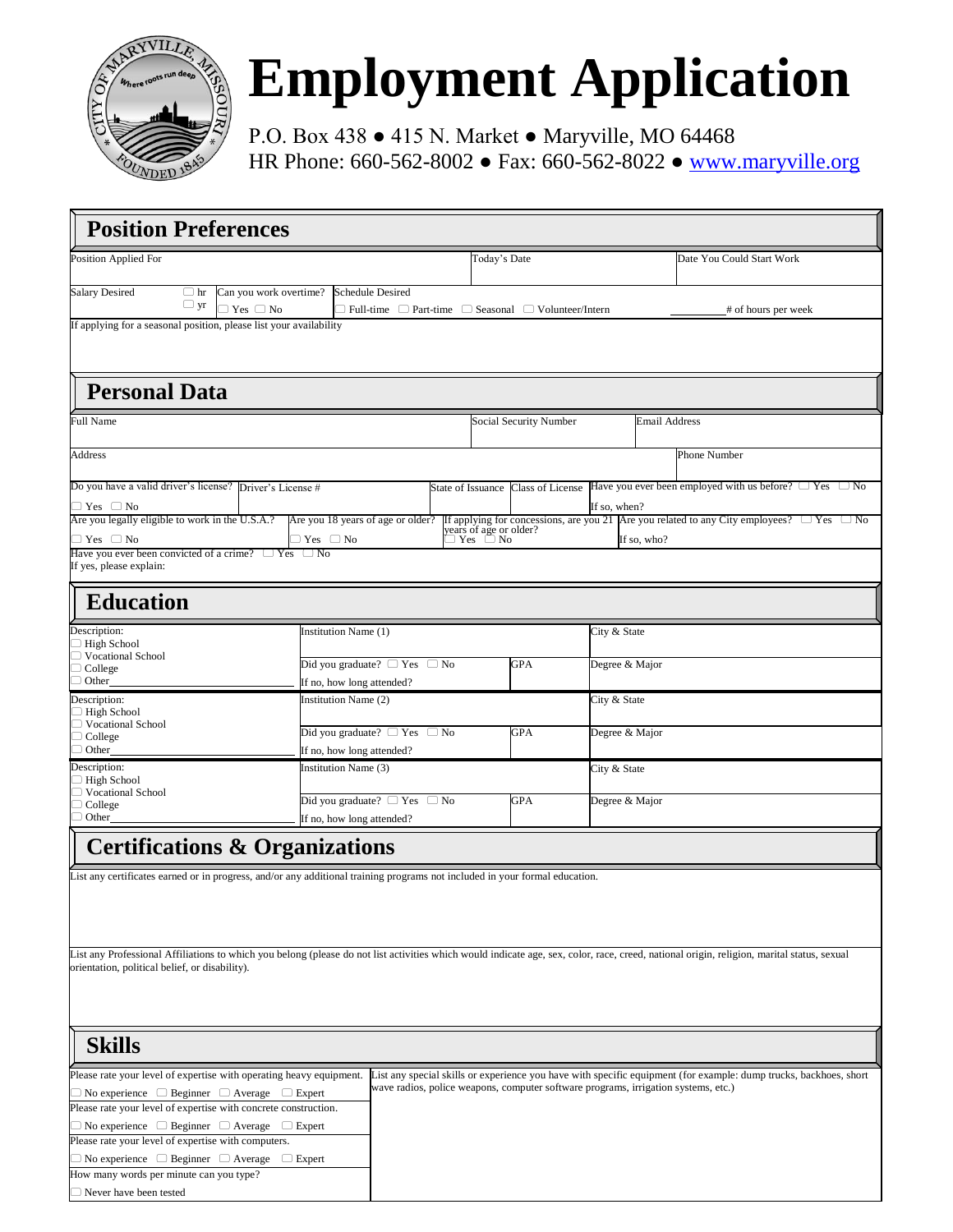|                                | Previous Employment - List your current or most recent employment first. Include work related internships, military, and volunteer work. |                         |                              |                                                             |
|--------------------------------|------------------------------------------------------------------------------------------------------------------------------------------|-------------------------|------------------------------|-------------------------------------------------------------|
| <b>Employer Name</b>           |                                                                                                                                          | <b>Employer Address</b> |                              |                                                             |
| <b>Employer Phone Number</b>   | Supervisor's Name & Title                                                                                                                |                         |                              | May we contact your employer?<br>$\supset$ Yes $\supset$ No |
| <b>Your Position Title</b>     |                                                                                                                                          | Dates of Employment     |                              |                                                             |
| <b>Main Duties</b>             |                                                                                                                                          |                         | Start:<br>Reason for Leaving | End:                                                        |
|                                |                                                                                                                                          |                         |                              |                                                             |
|                                |                                                                                                                                          |                         | Salary                       | $\Box$ hr<br>$\Box$ yr                                      |
| <b>Employer Name</b>           |                                                                                                                                          | <b>Employer Address</b> |                              |                                                             |
| <b>Employer Phone Number</b>   | Supervisor's Name & Title                                                                                                                |                         |                              | May we contact your employer?                               |
| <b>Your Position Title</b>     |                                                                                                                                          | Dates of Employment     |                              | $\supset$ Yes $\supset$ No                                  |
|                                |                                                                                                                                          |                         | Start:                       | End:                                                        |
| <b>Main Duties</b>             |                                                                                                                                          |                         | Reason for Leaving           |                                                             |
|                                |                                                                                                                                          |                         | Salary                       | $\Box$ hr                                                   |
|                                |                                                                                                                                          |                         |                              | $\Box$ yr                                                   |
| <b>Employer Name</b>           |                                                                                                                                          | <b>Employer Address</b> |                              |                                                             |
| <b>Employer Phone Number</b>   | Supervisor's Name & Title                                                                                                                |                         |                              | May we contact your employer?                               |
| <b>Your Position Title</b>     |                                                                                                                                          | Dates of Employment     |                              | $\supset$ Yes $\supset$ No                                  |
|                                |                                                                                                                                          |                         | Start:                       | End:                                                        |
| <b>Main Duties</b>             |                                                                                                                                          |                         | Reason for Leaving           |                                                             |
|                                |                                                                                                                                          |                         |                              |                                                             |
|                                |                                                                                                                                          |                         | Salary                       | $\Box$ hr<br>$\Box$ yr                                      |
| <b>Employer Name</b>           |                                                                                                                                          | <b>Employer Address</b> |                              |                                                             |
| <b>Employer Phone Number</b>   | Supervisor's Name & Title                                                                                                                |                         |                              | May we contact your employer?<br>$\supset$ Yes $\supset$ No |
| <b>Your Position Title</b>     |                                                                                                                                          | Dates of Employment     |                              |                                                             |
| Main Duties                    |                                                                                                                                          |                         | Start:<br>Reason for Leaving | End:                                                        |
|                                |                                                                                                                                          |                         |                              |                                                             |
|                                |                                                                                                                                          |                         | Salary                       | $\Box$ hr                                                   |
|                                |                                                                                                                                          |                         |                              | $\Box$ yr                                                   |
| <b>Professional References</b> |                                                                                                                                          |                         |                              |                                                             |
| Name & Title                   |                                                                                                                                          |                         | Years Known                  |                                                             |
| <b>Business Name</b>           |                                                                                                                                          |                         | Phone Number                 |                                                             |
| Name & Title                   |                                                                                                                                          |                         | Years Known                  |                                                             |
| <b>Business Name</b>           |                                                                                                                                          |                         | Phone Number                 |                                                             |
|                                |                                                                                                                                          |                         |                              |                                                             |
| Name & Title                   |                                                                                                                                          |                         | Years Known                  |                                                             |
| <b>Business Name</b>           |                                                                                                                                          |                         | Phone Number                 |                                                             |
| <b>Referral Source</b>         |                                                                                                                                          |                         |                              |                                                             |
|                                | How were you referred to The City of Maryville? Please check the most appropriate response.                                              |                         |                              |                                                             |
| $\Box$ College or University   | $\Box$ Recruiter or Agency                                                                                                               | $\Box$ Employee         |                              |                                                             |
| $\Box$ Advertisement           | $\Box$ No Referral: Walk-in                                                                                                              | $\Box$ Other            |                              |                                                             |